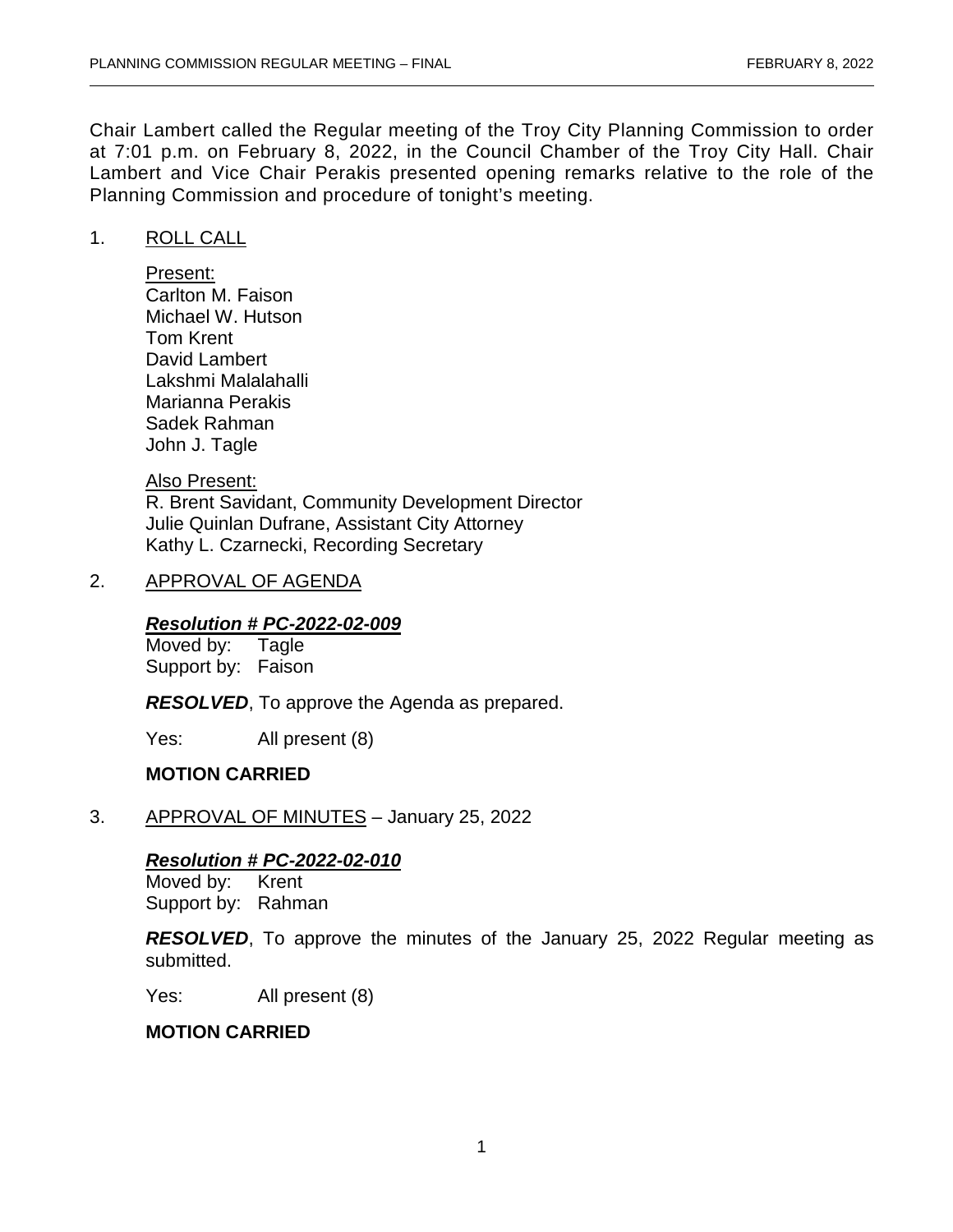## 4. PUBLIC COMMENT – For Items Not on the Agenda

There was no one present who wished to speak.

# **PLANNED UNIT DEVELOPMENT**

5. PLANNED UNIT DEVELOPMENT (File Number PUD 2020-0018) – Proposed Concept Development Plan (CDP) for Long Lake and Crooks Masterplan Development, Northwest Corner of Long Lake and Crooks, Section 8, Currently Zoned O (Office) District

Mr. Savidant explained the approval process of a Planned Unit Development (PUD) application. A brief question and answer session followed.

Present were Anthony Antone and Chris Kojaian of Kojaian Properties and project architect Chris Beck of Gensler.

Mr. Antone gave a brief introduction of Kojaian Properties and noted some of their prominent projects in Troy. Mr. Antone referenced the proposed development as the gateway to North Troy. He stated the revised concept plan before the Board this evening incorporates the preservation of natural features identified by the Department of Environment, Great Lakes and Energy (EGLE). He noted the wetlands are regulated and must be preserved and remain untouched.

Mr. Antone addressed how the development team is using the site's natural features as its focal point. He said they would like the Board's feedback on the revised concept plan prior to their submission of a formal application. Mr. Antone said the development team believes it has incorporated most of the items discussed at the January 12, 2021 Planning Commission meeting.

There was lengthy dialogue among Board members and the applicant. Board members shared their personal visions of the proposed project.

Board comments related to:

- Create a destination point to attract people from within the complex and throughout the City.
- Integrate a plaza, pedestrian path, promenade, village-like characteristics.
- Reduce surface parking.
- Provide more walkability.
- Centrally relocate parking deck.
- Reconfigure placement of buildings to connect to public amenity space.
- Expand and centrally relocate public amenity space.
- Be bold and creative with expanse of property.
- Provide a visual illustration of project, such as a three-dimensional model.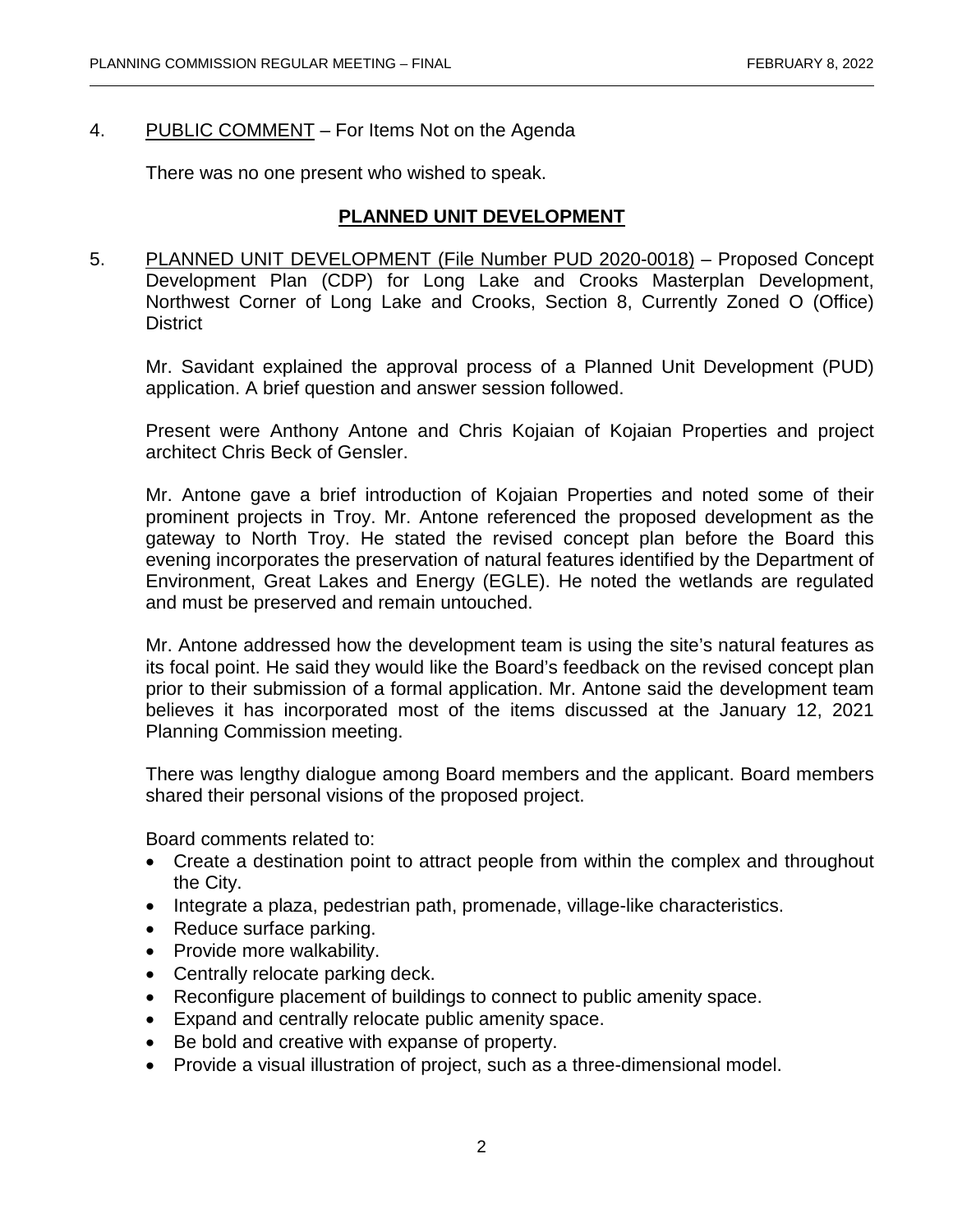Some members expressed the revised concept plan offers no significant changes from the concept plan presented in January 2021.

Mr. Antone addressed the "block" conceptual plan and detailed their vision of a live/work/play development. He said the development team has had conversations with high-end, luxury developers for all components of the project; residential, restaurant and retail, anchor hotel and anchor office headquarters. He addressed how the project is market-driven and site configurations must be effectual for various clients.

Mr. Antone said building heights would be:

- Office professional building, up to 10 stories.
- Centrally located building, 6 to 8 stories.
- Residential, 6 to 7 stories.
- Hotel, up to 5 or 6 stories.
- Restaurant/retail, up to 2 stories.
- Parking deck, 10 levels.

Mr. Antone thanked the Board for their comments and visions and said they look forward to coming back in front of the Board.

# **OTHER ITEMS**

# 6. PUBLIC COMMENT – For Items on the Agenda

There was no one present who wished to speak.

### 7. PLANNING COMMISSION COMMENT

Ms. Perakis acknowledged the Board's receipt of an email communication from John Shepherd that addresses transition of mixed housing with single family residential, zoning options and affordability of housing in Troy. She encouraged engagement of all residents.

There were general comments, some relating to:

- Opposition to higher density projects expressed by residents.
- Transition between higher density projects and single family residential.
- Housing trends; housing deficiency, accessory dwellings to accommodate family lifestyles.
- Affordable housing; property values, land and construction costs.

# 8. ADJOURN

The Regular meeting of the Planning Commission adjourned at 8:27 p.m.